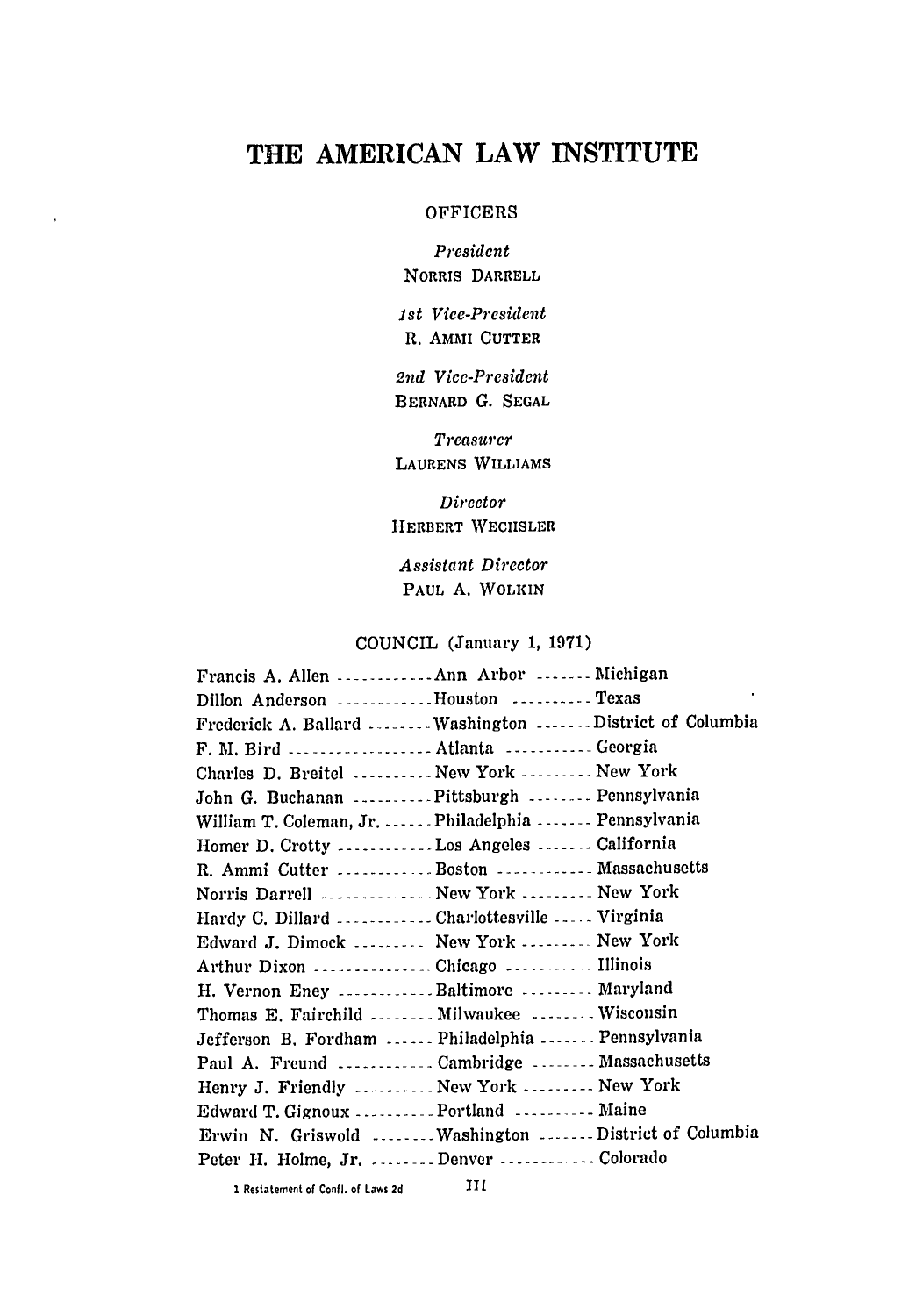## **THE AMERICAN LAW INSTITUTE**

 $\Delta \sim 1$ 

| Vester T. Hughes, Jr.  Dallas  Texas                  |  |
|-------------------------------------------------------|--|
| Laurance Mastick Hyde  Jefferson City  Missouri       |  |
| William J. Jameson Billings  Montana                  |  |
| Joseph F. Johnston Birmingham  Alabama                |  |
| Edward Hirsch Levi Chicago  Illinois                  |  |
| William B. Lockhart  Minneapolis  Minnesota           |  |
| Ross L. Malone  New York  New York                    |  |
| William L. Marbury  Baltimore  Maryland               |  |
| Hale McCown  Lincoln  Nebraska                        |  |
|                                                       |  |
| Vincent L. McKusick  Portland  Maine                  |  |
| Charles Merton Merrill  San Francisco  California     |  |
| Roswell B. Perkins  New York  New York                |  |
| Timothy N. Pfeiffer  New York  New York               |  |
| H. Chapman Rose   Cleveland  Ohio                     |  |
| Walter V. Schaefer  Chicago  Illinois                 |  |
| Austin W. Scott Cambridge  Massachusetts              |  |
| Bernard G. Segal  Philadelphia  Pennsylvania          |  |
| Eugene Bonn Strassburger -- Pittsburgh   Pennsylvania |  |
| Roger J. Traynor  Berkeley   California               |  |
| Lawrence E. Walsh  New York  New York                 |  |
| Raymond S. Wilkins Boston  Massachusetts              |  |
| Charles Hastings Willard  New York  New York          |  |
| Laurens Williams  Washington  District of Columbia    |  |
| John Minor Wisdom  New Orleans  Louisiana             |  |
| Charles Alan Wright  Austin  Texas                    |  |
| Charles E. Wyzanski, Jr.  Boston  Massachusetts       |  |

 $\sim 10^{-1}$ 

 $\sim 10^{-1}$ 

 $\sim$   $\epsilon$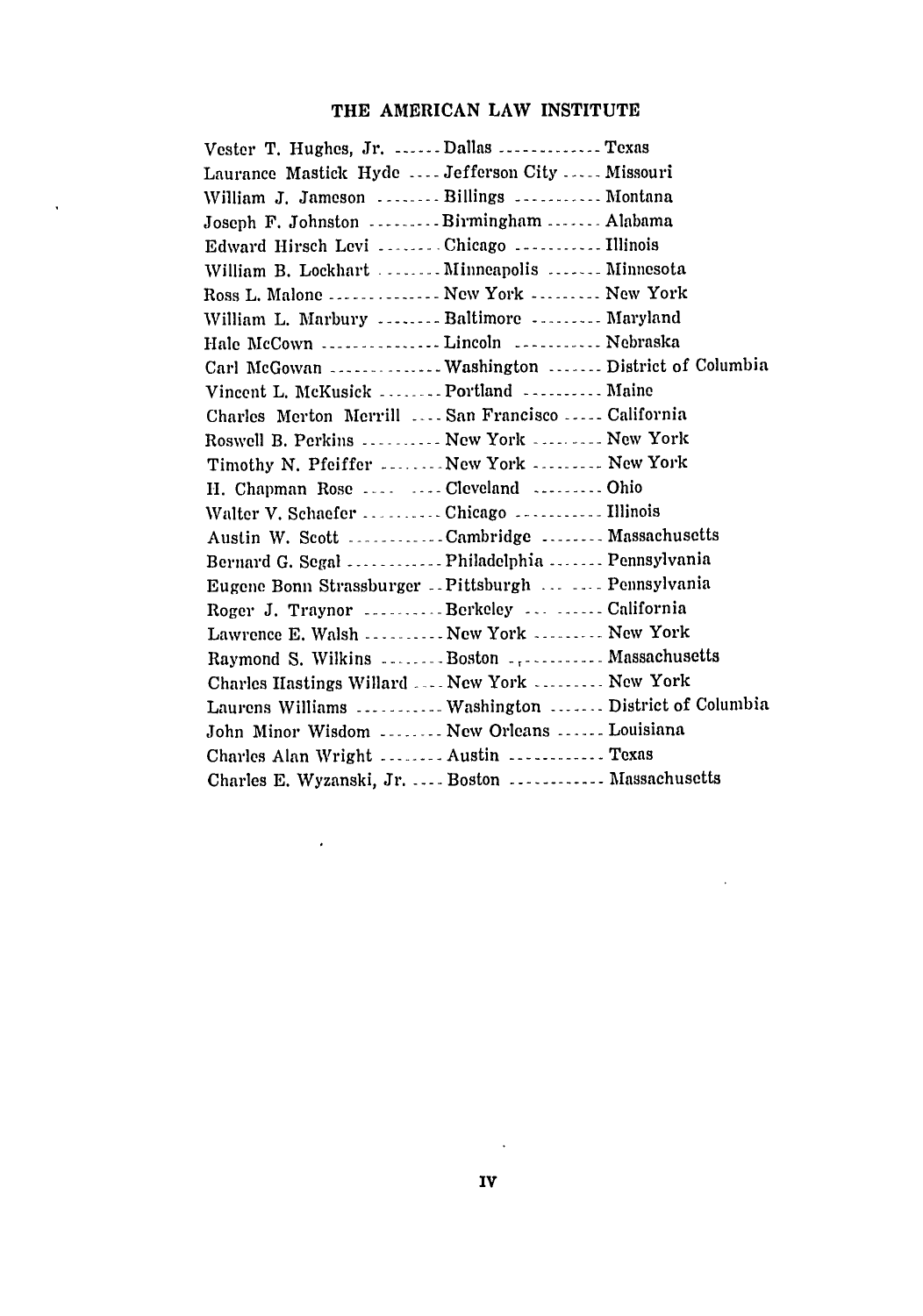## REPORTER

WILLIS L. M. REESE, Columbia University Law School, Now York, New York

## **ASSOCIATE** REPORTER

AUSTIN W. SCOTT, Law School of Harvard University, Cambridge, Massachusetts

#### ADVISERS

- EDGAR H. AILES, Detroit, Michigan
- ELLIOTT E. CHEATHAM, Vanderbilt University Law School, Nashville, Tennessee
- EDWIN D. DICKINSON [Deceased 1961]
- PAUL A. FREUND, Law School of Harvard University, Cambridge, Massachusetts
- H. EASTMAN HACKNEY [Deceased 1967]
- WILLIAM H. HASTIE, Philadelphia, Pennsylvania
- PETER H. KAMINER, New York, New York
- ROBERT A. LEFLAR, University of Arkansas School of Law, Fayetteville, Arkansas [As of 1966]
- ALBERT B. MARIS, Philadelphia, Pennsylvania
- ISRAEL PACKEL, Philadelphia, Pennsylvania
- CLIVE PARRY, Cambridge, England
- MONRAD G. PAULSEN, University of Virginia School of Law, Charlottesville, Virginia [To 1964]
- MAURICE ROSENBERG, Columbia University Law School, New York, **New** York [As of 1964]
- **DONALD** T. **TRAUTMAN,** Law School of Harvard University, Cambridge, Massachusetts
- ROGER **J.** TRAYNOR, Berkeley, California [As of **1966]**

1 Restatement of Confl. of Laws **2d V**